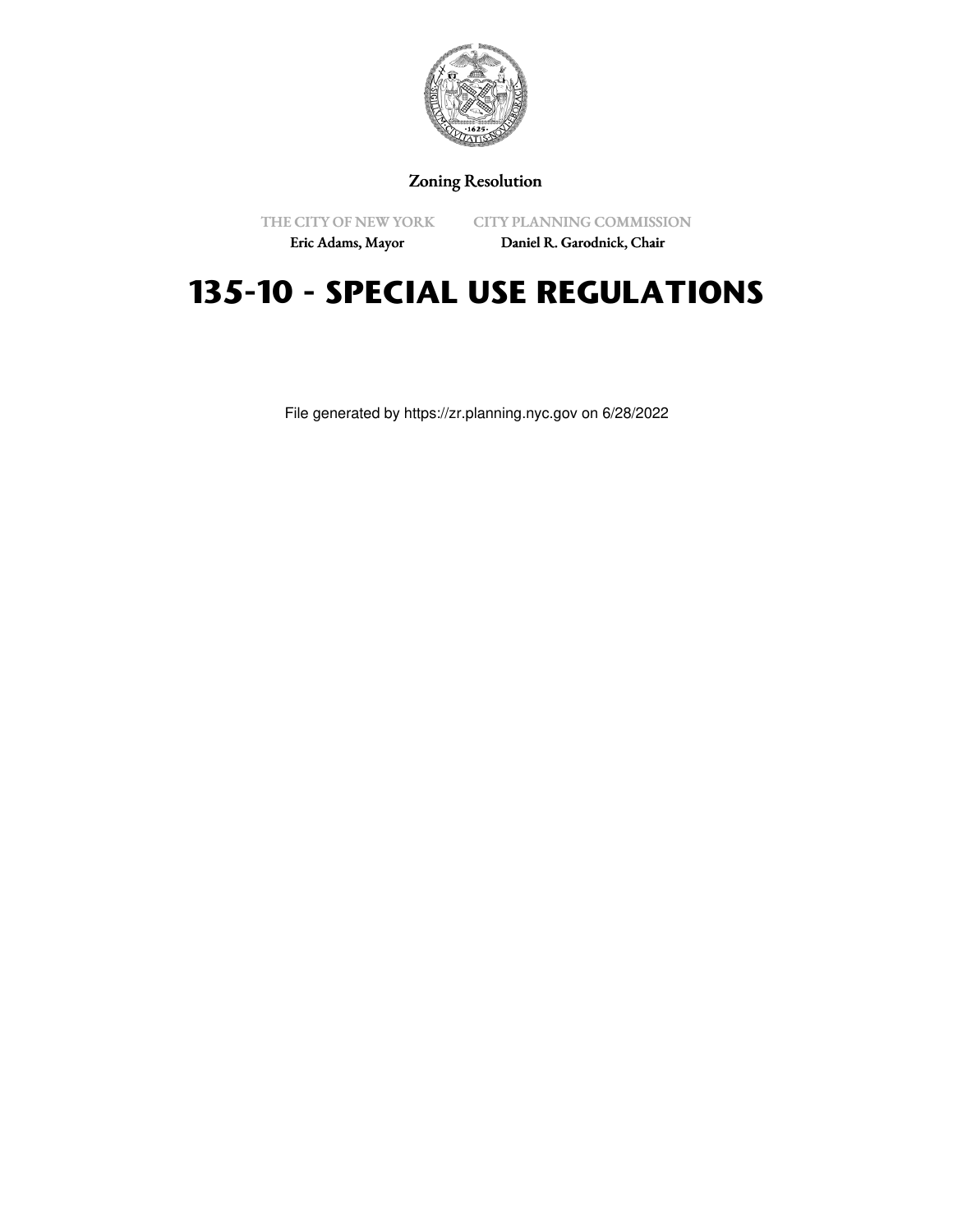## **135-10 - SPECIAL USE REGULATIONS**

#### LAST AMENDED

The underlying #use# regulations are modified by the provisions of this Section, inclusive.

## **135-11 - Ground Floor Use Regulations**

### LAST AMENDED 5/12/2021

For the purposes of applying to this Chapter the special #ground floor level# streetscape provisions set forth in Section 37-30, any portion of a #ground floor level# #street# frontage along Bay Street, as well as any #street# frontage within 50 feet of Bay Street, shall be considered a #primary street frontage#. A #ground floor level# #street# frontage along any other #street# shall be considered a #secondary street frontage#. For the purposes of this Section, inclusive, defined terms shall include those in Sections 12-10 and 37-311.

The provisions of this Section shall apply to #developments# or #ground floor level# #enlargements#.

(a) Along #primary street frontages#

For #buildings#, or portions thereof, with #primary street frontage#, #uses# on the #ground floor level#, to the minimum depth set forth in Section 37-32 (Ground Floor Depth Requirements for Certain Uses), shall be limited to non-#residential uses#, except for Type 1 lobbies and entrances and exits to #accessory# parking spaces provided in accordance with the applicable provisions of Section 37-33 (Maximum Width of Certain Uses). #Group parking facilities# located on the #ground floor level# shall be wrapped by #floor area# in accordance with the provisions of paragraph (a) of Section 37-35 (Parking Wrap and Screening Requirements). #Ground floor level# #street walls# shall be glazed in accordance with the provisions set forth in Section 37-34 (Minimum Transparency Requirements).

For #zoning lots# with a #lot area# of less than 5,000 square feet existing both on June 26, 2019 and on the date of application for a building permit, the provisions of this paragraph (a) shall not apply. In lieu thereof, the provisions of paragraph (b) of this Section shall apply.

In #flood zones#, visual mitigation elements shall be provided in accordance with the provisions for Type 3 blank walls set forth in Section 37-361 (Blank wall thresholds).

(b) Along #secondary street frontages#

For #buildings#, or portions thereof, with #secondary street frontage#, all #uses# permitted by the underlying district shall be permitted on the #ground floor level#, provided that any #accessory# off-street parking spaces on the #ground floor level# shall be wrapped or screened in accordance with Section 37-35.

The level of the finished floor of such ground floor shall be located not higher than five feet above nor lower than five feet below the as-built level of the adjoining #street#.

## **135-13 - Breweries**